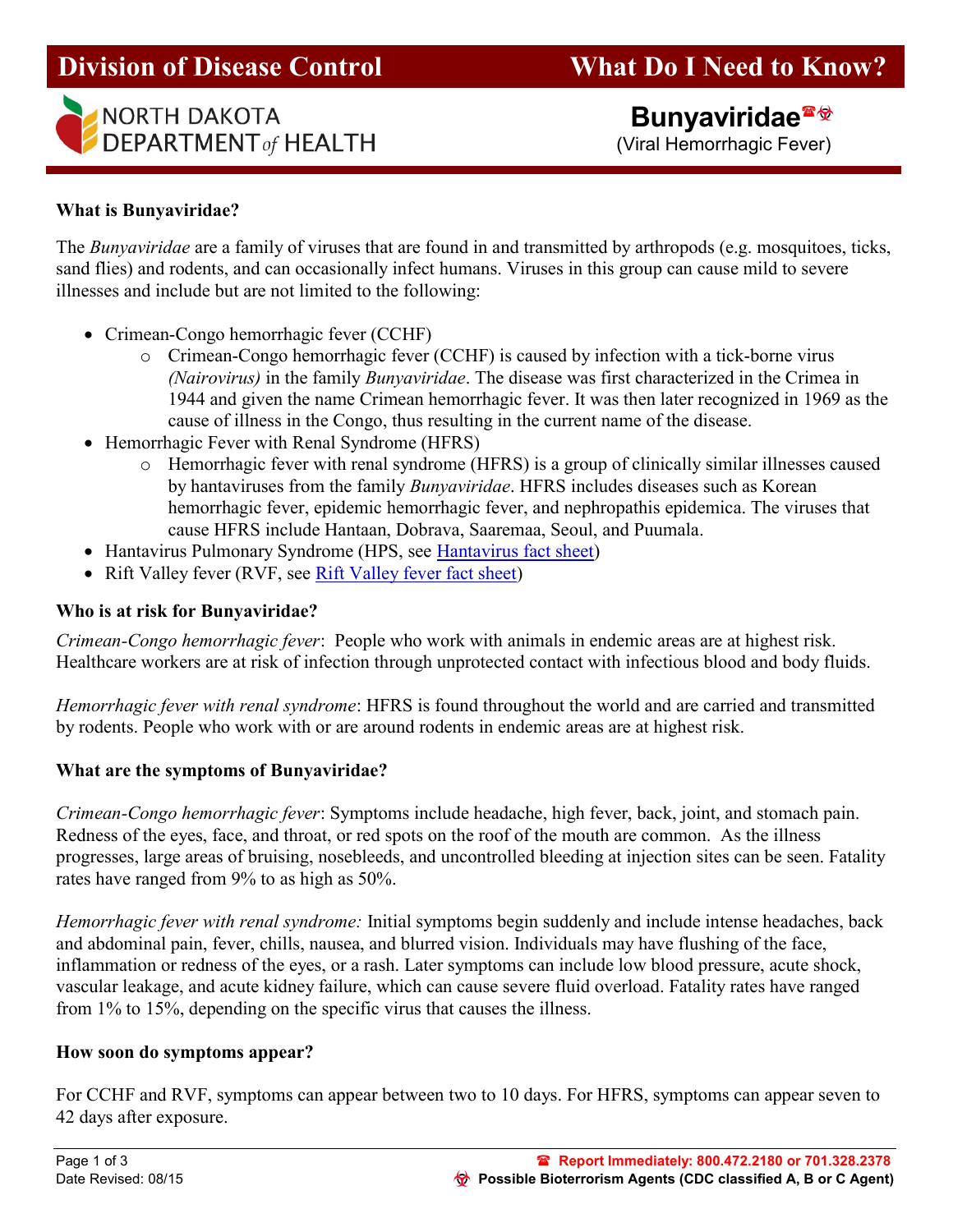## How is Bunyaviridae spread?

Crimean-Congo hemorrhagic fever: The virus is transmitted to people either by tick bites or through contact with infected animal blood or tissues during and immediately after slaughter. The majority of cases have occurred in people involved in the livestock industry, such as agricultural workers, slaughterhouse workers and veterinarians.

Human-to-human transmission of CCHF can occur from close contact with the blood, secretions, organs or other bodily fluids of infected persons. Hospital-acquired infections can also occur due to improper sterilization of medical equipment, reuse of needles and contamination of medical supplies.

Hemorrhagic fever with renal syndrome: The viruses that cause HFRS are carried and transmitted by rodents. People can become infected with these viruses and develop HFRS after exposure to aerosolized urine, droppings, or saliva of infected rodents or after exposure to dust from their nests. Transmission of HFRS from one human to another may occur, but is extremely rare.

## When and for how long is a person able to spread the disease?

Crimean-Congo hemorrhagic fever: Crimean-Congo hemorrhagic fever virus communicability is unknown and is very infectious in the hospital setting. The virus may remain in the blood and in secretions for months after an individual recovers. Possible horizontal transmission has been reported from a mother to her child.

Hemorrhagic fever with renal syndrome: Person to person transmission may occur but is extremely rare.

# How is a person diagnosed?

Crimean-Congo hemorrhagic fever and Hemorrhagic fever with renal syndrome: Several tests can be used to detect antibodies. These tests are typically done on blood, plasma and tissue samples.

# What is the treatment?

Crimean-Congo hemorrhagic fever and Hemorrhagic fever with renal syndrome: Treatment is primarily supportive including treatment of secondary infections.

# Does past infection make a person immune?

Crimean-Congo hemorrhagic fever: Yes. Infection seems to provide lifelong immunity. Hemorrhagic fever with renal syndrome: Immunity is not known.

## Should children or others be excluded from child care, school, work or other activities if they have Bunyaviridae?

Crimean-Congo hemorrhagic fever and Hemorrhagic fever with renal syndrome: No. Children and adults may continue to attend work and school, unless they are too ill to participate in normal group activities. However, CCHF virus is present in blood, body fluids and tissues from affected individuals, so hemorrhages are an important source of exposure for other people, particularly family members and healthcare workers.

# What can be done to prevent the spread of Bunyaviridae?

Crimean-Congo hemorrhagic fever: Agricultural workers and others working with animals should use insect repellent on exposed skin and clothing. Wearing gloves and other protective clothing is recommended. Individuals should also avoid contact with the blood and body fluids of livestock or humans who show